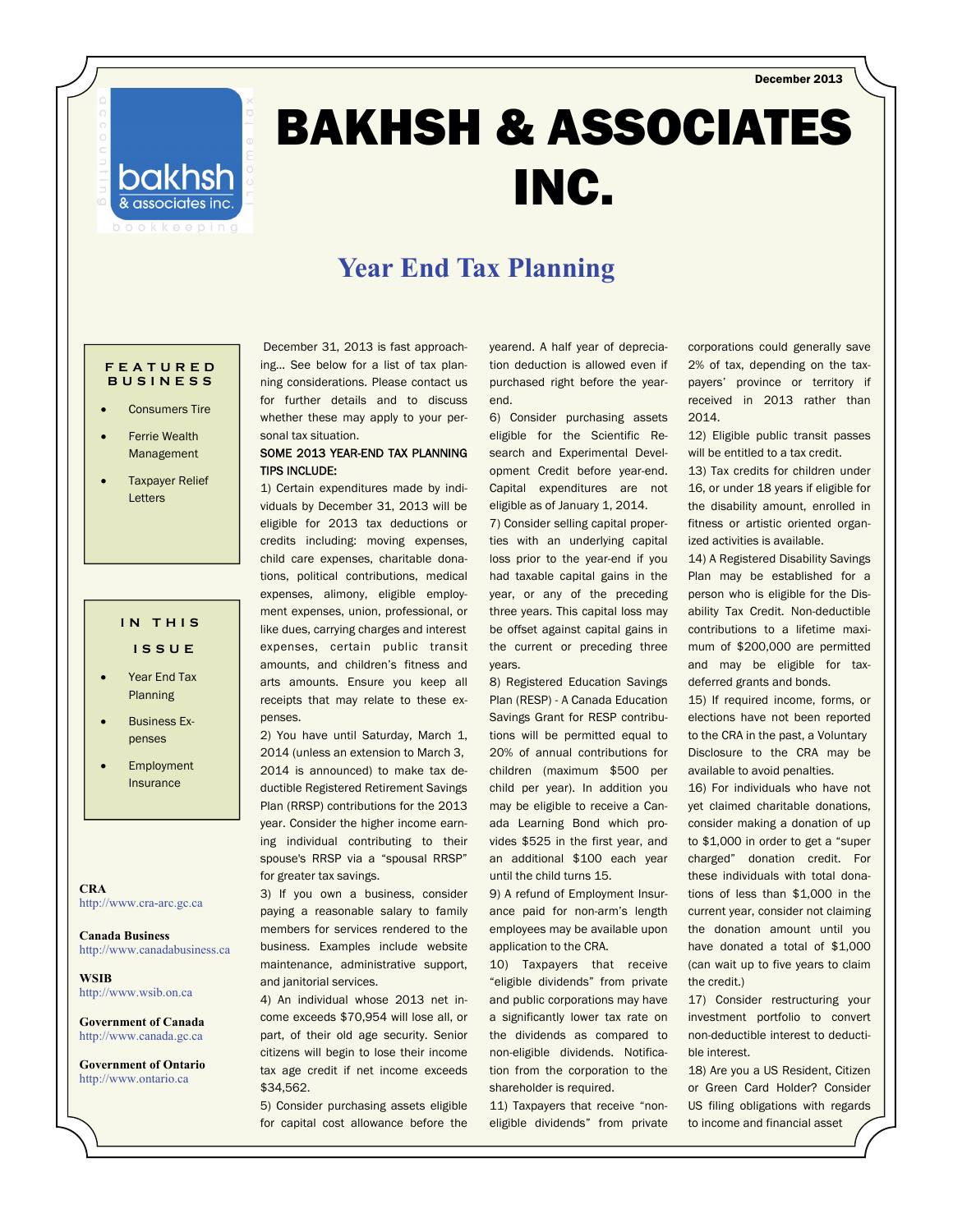#### **Page 2 BAKHSH & ASSOCIATES**

#### holdings.

19) Do you have foreign property or investments? Consider the filing obligations in both the foreign country and in Canada.

#### 2014 REMUNERATION

Some general guidelines to follow in remunerating the owner of

a Canadian-Controlled Private Corporation earning "active business income" include:

1) There are generally three options for paying earnings out of a corporation:

a. Bonus down the active business earnings in excess of the annual small business deduction limit.

b. Bonus all income out.

c. Do not bonus down at all and distributing income via dividends.

The best method depends on the applicable provincial tax rates, quantity of personal and corpo-

rate income, and whether you can afford to leave earnings in the Company.

2) Notification must be made to the shareholders when an "eligible dividend" is paid - usually in the form of a letter dated on the date of the dividend declaration. If all shareholders are directors, the notification may be made in the Directors' Minutes.

3) Elect to pay out tax-free dividends from the "Capital Dividend Account".

4) Consider paying taxable dividends to obtain a refund from the "Refundable Dividend Tax on Hand" account.

5) Corporate earnings in excess of personal requirements could be left in the company to obtain a tax deferral (the tax is paid when cash is withdrawn from company). The effect on the "Qualified Small Business Corporation" status should be reviewed before selling the shares where large amounts of capital have accumulated.

6) Dividend income, as opposed to a salary, will reduce an individual's cumulative net investment loss balance thereby possibly providing greater access to the capital gain exemption.

7) Excessive personal income impacts receipts subject to clawbacks, such as Old Age Security, the age credit, child tax benefits, and GST credits.

8) Salary payments require source deductions to be remitted to the CRA on a timely basis.

9) Individuals that wish to contribute to the Canada Pension Plan or a RRSP may require a salary to create "earned income".

RRSP contribution room increases by 18% of the previous year's "earned income" up to a yearly prescribed maximum (\$24,270 for 2014).

10) If you are providing services to a small number of clients through a corporation, CRA could classify the Corporation as a Personal Service Business. There are significant negative tax implications of such a classification. In such scenarios, discuss risk and exposure minimization strategies with your professional

advisor.

*The preceding information is for educational purposes only. As it is impossible to include all situations, circumstances and exceptions in a newsletter such as this, a further review should be done by a qualified professional. Although every reasonable effort has been made to ensure the accuracy of the information contained in this newsletter, no individual or organization involved in either the preparation or distribution of this letter accepts any contractual, tortuous, or any other form of* 

*liability for its contents.* 

## **CONSUMERS TIRE**

*CONSUMERS TIRE* Sales and Service was founded by Jim Wilson in 1990 and operated out of a small building on Bentworth Avenue in Toronto. As the business grew Mr. Wilson opened locations in Markham (1993), Mississauga (2000) and Whitby (2005). Over the years, Mr. Wilson's nephews Kent Wilson, Peter Rasanen and son-

in-law John Fowler ioined Consumers Tire Sales and **Service** and man-

aged the various locations.

In July 2006 Larry Bristowe purchased the Toronto business from Mr. Wilson. Two years later, as Mr. Wilson prepared for retirement, he sold the Mississauga location to Peter Rasanen, the Whitby location to Kent Wilson and the Markham location to John Fowler.

At *CONSUMERS TIRE*, we pride ourselves on supplying the best products offered by every tire manufacturer. Our commitment to customer satisfaction combined with

At *CONSUMERS TIRE*, we guarantee to provide the best quality products and knowledgeable service, with attention to detail, courtesy and integrity at a competitive price

At *CONSUMERS TIRE* we have state-of-theart equipment capable of handling any tire

> appointments are handled through reservations and our certified tire technicians will have your vehicle in and out in less than one

situation. All

hour.

#### Consumers Tire Markham John Fowler

 3295 14th Avenue Markham, ON L3R 0H3

Tel.: 905-479-1313 Email: markham@consumerstire.com



Tires that are travelled on even short distances while flat are often damaged beyond repair. If a tire loses all or most of its air pressure, it must be removed from the wheel for a complete internal inspection to ensure it is not damaged. Most punctures, nail holes or cuts up to  $\frac{1}{4}$  inch - confined to the tread area – may be satisfactorily repaired by our trained technicians using industry-approved methods.

If your vehicle is vibrating in the steering wheel or the seat, chances are your vehicles wheels are out of balance. Our certified tire technicians will be happy to provide you with prompt, professional service to correct your problem. Properly balanced tires lead to driving comfort and long tire life.

Under-inflated tires will cause uneven wear and make your vehicle engine work harder, resulting in poor tire life and fuel economy. For best results, check your air pressures on a monthly basis. Always use the inflation recommended by the vehicle manufacturer.

Regular tire rotation promotes more uniform tire wear. Tires should be rotated every 10,000 to 12,000 kilometres. A full size spare may be included in the rotation pattern. When tires are rotated, inflation pressures must be adjusted to the vehicle manufacturer's recommendations.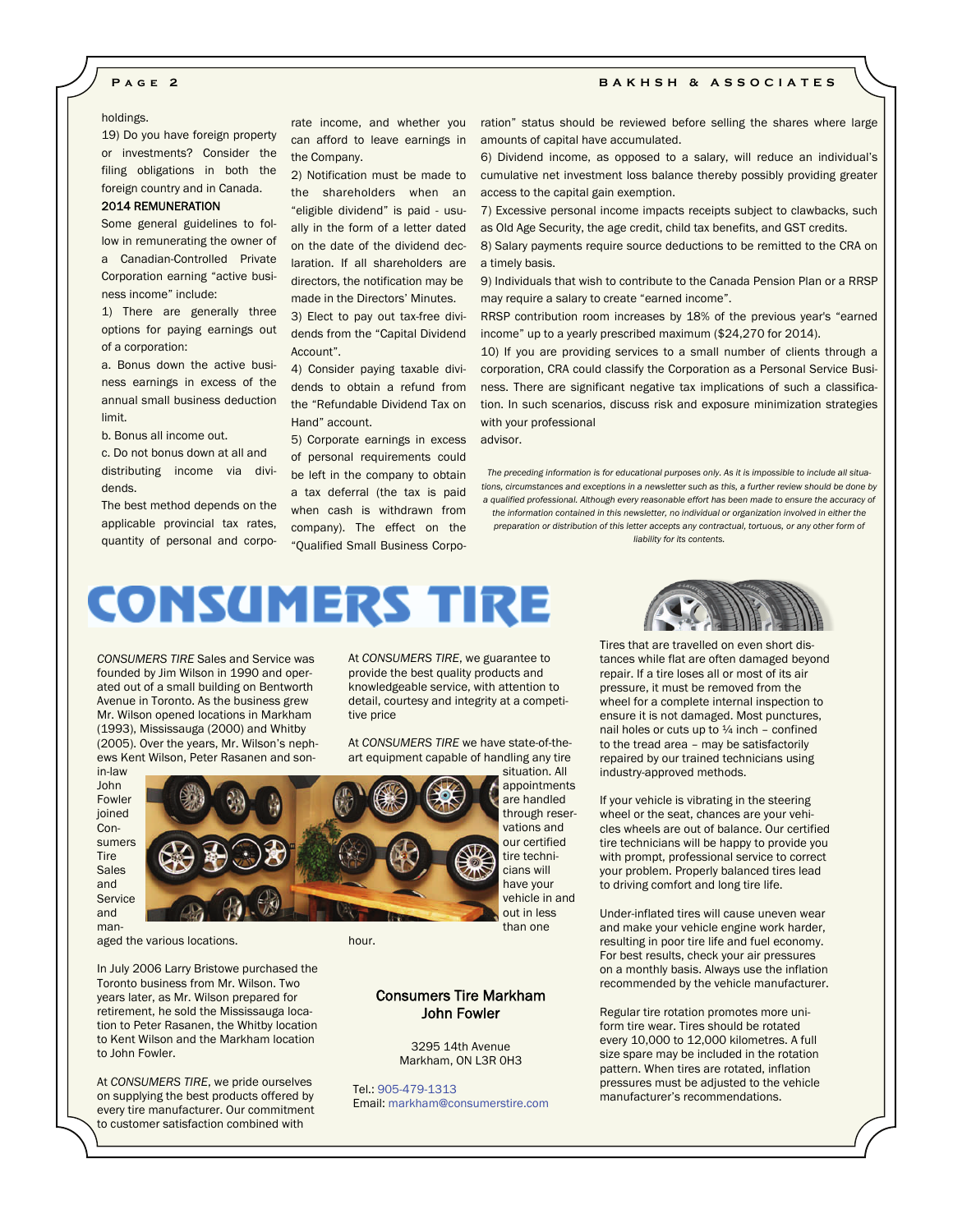

#### **FERRIE WEALTH MANAGEMENT** PAGE 3 **Group**

The Ferrie Wealth Management Group provides its global clients with knowledgeable and insightful advice to help them realize their dreams. Our clients include individuals, foundations and corporations.

#### Our Team

#### *David Ferrie*

David acts as the Chief Investment Strategist for the FWMG and is responsible for the asset allocation and portfolio investment selection within all portfolios. David manages the portfolios through daily and vigorous risk analysis of the overall market and portfolio asset classes. He has worked with BMO Nesbitt Burns since 1987, and is a Managing Director (PCD) and a Portfolio Manager. He resides in Aurora with his wife and daughter. He is an active marathon runner, skier and sailor.

#### *Anthony Petruccelli*

Anthony graduated from McMaster University with a Commerce degree and a minor in Economics. He joined BMO Nesbitt Burns shortly after graduating in 1999 and joined David's team in November 2003. Working closely with David, Anthony oversees all client account asset allocations and is the principal trader for the team. He also assists with clients' estate and financial planning needs.

Anthony has completed the required courses to earn his Financial Planning (PFP), Options and Life Insurance licenses. Presently, he is studying to become an Associate Portfolio Manager. Beyond business, Anthony is an avid sports fan and enjoys playing basketball, football and soccer. Anthony lives in Thornhill with his wife Helen.

#### *Gabriela Boada*

Gabriela has been with BMO Nesbitt Burns since 1997 and joined The Ferrie Wealth Management Group in 2011. Gabriela has 12 years of experience in the operations field where she worked as an Administrative Assistant for the Willowdale Branch. As an Investment Representative, Gabriela is responsible for all administrative duties within the group

Gabriela resides in Pickering where she enjoys baking and spending time with her dogs.

#### The Ferrie Wealth Management Group

[www.DavidFerrie.com](http://www.davidferrie.com/)

4881 Yonge St, 9th Floor Toronto, ON M2N 5X3 1-800-567-2626

#### **BUSINESS EXPENSES—Prove It**

In a June 20, 2013 Tax Court of Canada case, at issue was whether the taxpayer, Mr. L, *operated a business* activity providing consulting services, whether the expenses he claimed were deductible, and whether *gross negligence penalties* should be applied.

In his 2007 Tax Return, \$2,000 in professional gross revenue and \$17,154 in expenses for a loss of \$15,154 were reported. In 2008, no gross income and \$12,190 of business expenses were claimed.

#### Taxpayer loses

The Appeal was denied and the costly gross negligence penalty left in place. The Judge noted, "There was no *credible explanation* that would indicate that any of the amounts that Mr. L reported on his tax returns in respect of his purported consulting business were incurred for the purpose of gaining or producing income. At best, I believe that Mr. L was indifferent as to whether the expenses that he claimed on his tax return were accurate or not. More likely, I believe that Mr. L knew the expenses he claimed on his returns were false and claimed them anyway." Action Item: *Ensure that you are maintaining the necessary support in an efficient manner before the Tax Man comes to call! We can assist with a review of your recordkeeping system if needed*.



#### **EI—Which Working Hours Count?**

The number of hours or weeks one needs to qualify for EI are based on where the person lives and the unemployment rate in that economic region at the time the claim is filed. In an April 12, 2013 Tax Court of Canada case, at issue was how many of a teacher's hours worked were *insurable hours* under the *Employment Insurance Act* (EIA).

#### Taxpayer wins

The government originally did not include hours spent *attending meetings* assigned by a principal, *preparation and planning* of courses, *marking* student work, and *recording student achievements* in determining eligible employment hours.

#### The Court noted that:

The EIA defines hours of insurable employment and notes that where a person's earnings are *not paid* on an *hourly* basis but the employer provides evidence of the *number of hours* that the person actually *worked* in the period of employment and for which the person was *remunerated*, the person is *deemed*  to have worked that number of hours in *insurable employment*. The Court increased the number of hours from 509 (as

conceded by CRA) to 547 hours for this extra time. Action Item: *Although this case refers to a teaching scenario, consider whether it also applies to you or your* 

*employees.*